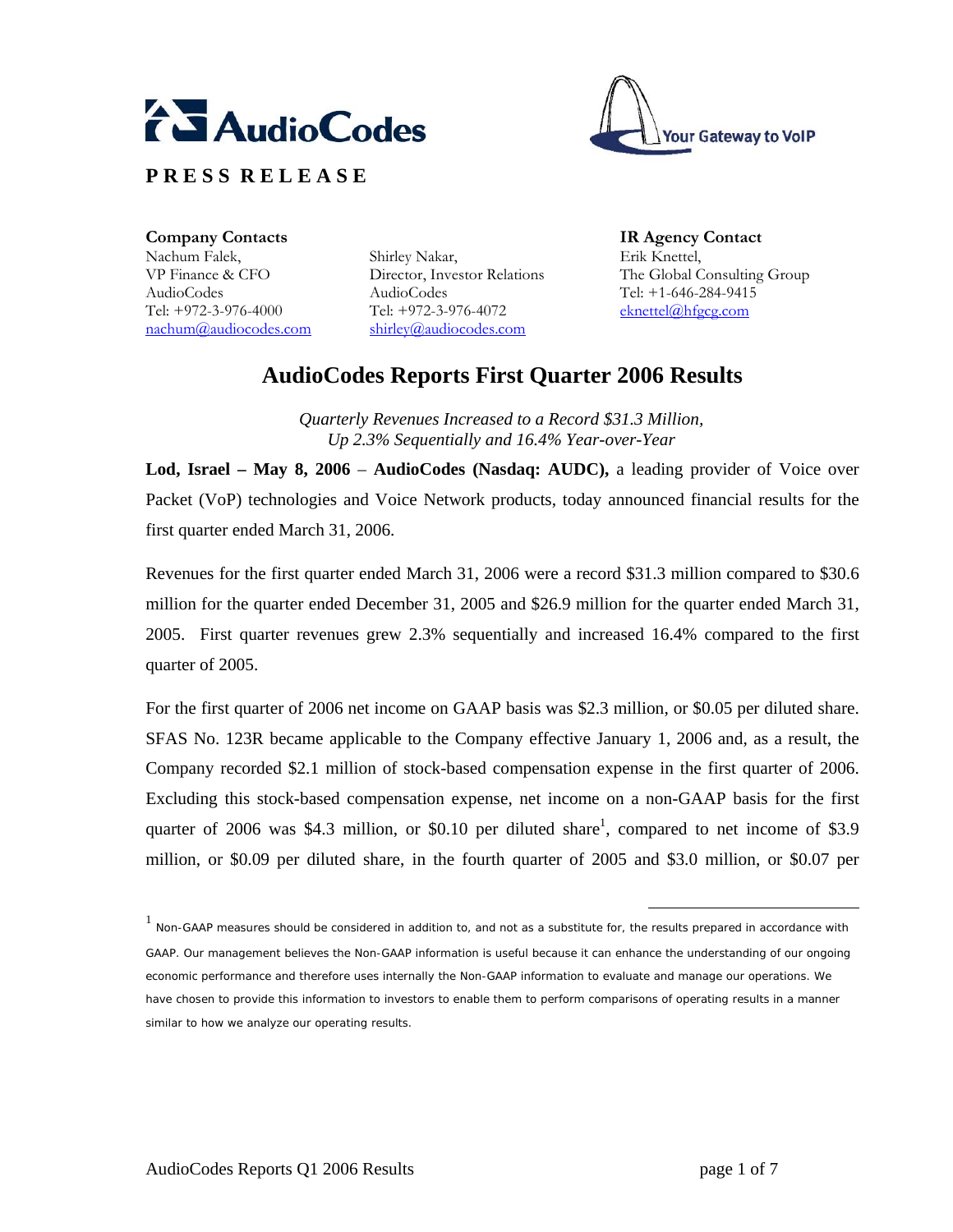diluted share, for the corresponding period last year. Non-GAAP net income which excludes the effect of stock-based compensation expense is reported in order to facilitate financial results tracking and comparison with previously reported financial results.

Cash and cash equivalents, short-term and long-term marketable securities, short-term and long-term bank deposits and structured notes were \$227.6 million as of March 31, 2006 compared to \$220.3 million as of December 31, 2005 and \$209.6 million as of March 31, 2005.

 "In the first quarter of 2006, we experienced increased demand for AudioCodes' media gateways and media servers that resulted in record revenues and our eighteenth consecutive quarter of top line growth. We secured important design wins and partnerships in fixed mobile convergence, Voice over Broadband, and SIP applications which will all eventually converge on an IMS core network. We also broadened our global sales coverage and established closer relationships with service providers, OEMs, and Channels which provide a strong foundation for future growth," stated Shabtai Adlersberg, President, Chairman and CEO of AudioCodes.

#### **Conference Call & Webcast Information**

AudioCodes will conduct a conference call on May 9, 2006 to discuss the first quarter 2006 financial results, which will be simultaneously Webcast at 9:00 A.M. Eastern Time. Investors are invited to listen to the call live via Webcast at the AudioCodes corporate Website at http://www.audiocodes.com.

#### **About AudioCodes**

AudioCodes Ltd. (NASDAQ: AUDC) enables the new voice infrastructure by providing innovative, reliable and cost-effective Voice over Packet technology and Voice Network products to OEMs, network equipment providers and system integrators. AudioCodes provides its customers and partners with a diverse range of flexible, comprehensive media gateway and media processing technologies, based on VoIPerfect™ – AudioCodes' underlying, best-of-breed, core media gateway architecture. The company is a market leader in voice compression technology and is a key originator of the ITU G.723.1 standard for the emerging Voice over IP market. AudioCodes voice network products feature media gateway and media server platforms for packet-based applications in the converged, wireline, wireless, broadband access, and enhanced voice services markets. AudioCodes enabling technology products include VoIP and CTI communication boards, VoIP media gateway processors and modules, and CPE devices. Its customers include the leading telecom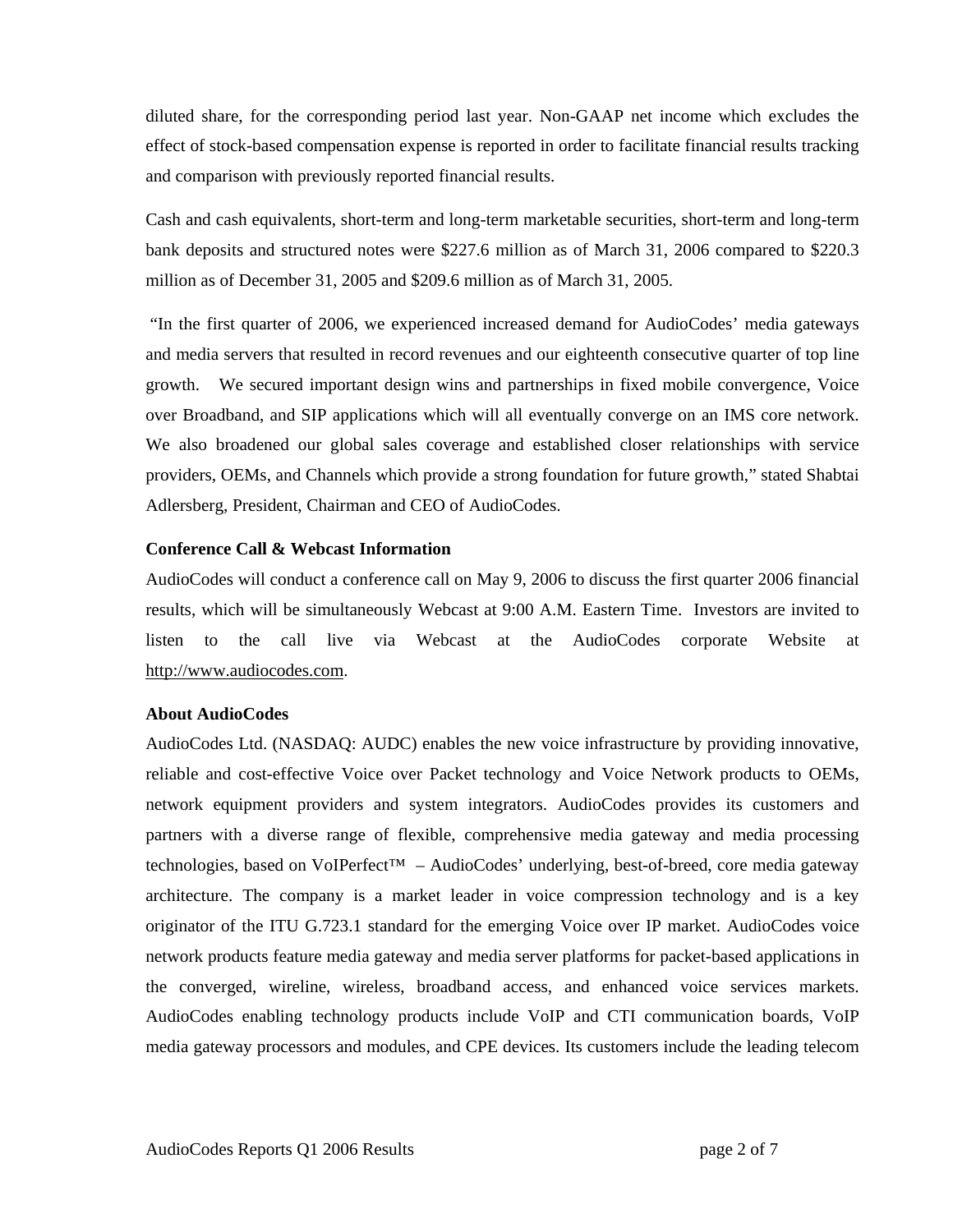and data network equipment providers globally. AudioCodes' headquarters and R&D facilities are located in Israel with an R&D extension in the U.S. Other AudioCodes' offices are located in Europe, the Far East, and Latin America. For more information on AudioCodes, visit www.audiocodes.com.

Statements concerning AudioCodes' business outlook or future economic performance; product introductions and plans and objectives related thereto; and statements concerning assumptions made or expectations as to any future events, conditions, performance or other matters, are "forward-looking statements'' as that term is defined under U.S. Federal securities laws. Forward-looking statements are subject to various risks, uncertainties and other factors that could cause actual results to differ materially from those stated in such statements. These risks, uncertainties and factors include, but are not limited to: the effect of global economic conditions in general and conditions in AudioCodes' industry and target markets in particular; shifts in supply and demand; market acceptance of new products and continuing products' demand; the impact of competitive products and pricing on AudioCodes' and its customers' products and markets; timely product and technology development/upgrades and the ability to manage changes in market conditions as needed; and other factors detailed in AudioCodes' filings with the Securities and Exchange Commission. AudioCodes assumes no obligation to update the information in this release.

AudioCodes, AC, Ardito, AudioCoded, NetCoder, TrunkPack, VoicePacketizer, MediaPack, Stretto, Mediant, VoIPerfect and IPmedia and Your Gateway to VoIP are trademarks or registered trademarks of AudioCodes Limited. All other products or trademarks are property of their respective owners.

Summary financial data follows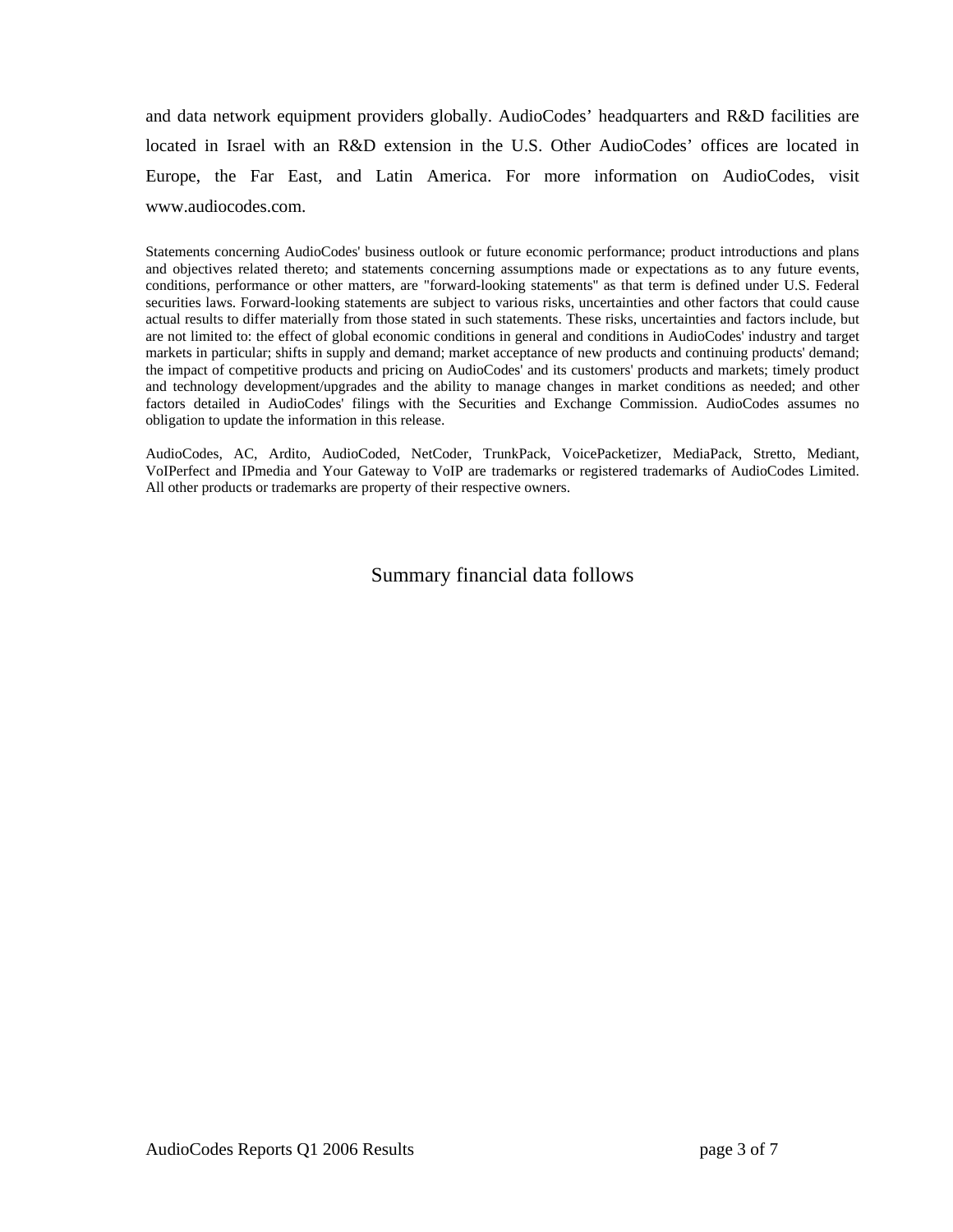### **AUDIOCODES LTD. AND ITS SUBSIDIARIES CONDENSED INTERIM CONSOLIDATED BALANCE SHEETS**

## **U.S. dollars in thousands**

|                                                       | March 31,<br>2006 | December 31,<br>2005 |
|-------------------------------------------------------|-------------------|----------------------|
|                                                       | (Unaudited)       |                      |
| <b>ASSETS</b>                                         |                   |                      |
| <b>CURRENT ASSETS:</b>                                |                   |                      |
| Cash and cash equivalents                             | \$96,412          | \$70,957             |
| Short-term bank deposits and structured notes         | 62,520            | 61,929               |
| Short-term marketable securities and accrued interest | 18,693            | 9,863                |
| Trade receivables, net                                | 17,919            | 17,990               |
| Other receivables and prepaid expenses                | 4,732             | 4,891                |
| Inventories                                           | 13,020            | 11,562               |
| Total current assets                                  | 213,296           | 177,192              |
| <b>LONG-TERM INVESTMENTS:</b>                         |                   |                      |
| Long-term bank deposits and structured notes          | 10,050            | 27,781               |
| Long-term marketable securities                       | 39,897            | 49,791               |
| Investments in companies                              | 2,425             | 1,112                |
| Deferred tax assets                                   | 2,794             | 2,489                |
| Severance pay funds                                   | 5,560             | 5,406                |
| Total long-term investments                           | 60,726            | 86,579               |
| PROPERTY AND EQUIPMENT, NET                           | 6,301             | 6.494                |
| INTANGIBLE ASSETS, DEFERRED CHARGES AND<br>OTHER, NET | 3,059             | 3,279                |
| <b>GOODWILL</b>                                       | 18,677            | 18,679               |
| <b>Total assets</b>                                   | \$ 302,059        | \$292,223            |
| <b>LIABILITIES AND SHAREHOLDERS' EQUITY</b>           |                   |                      |
| <b>CURRENT LIABILITIES:</b>                           |                   |                      |
| Trade payables                                        | \$6,097           | \$7,774              |
| Other payables and accrued expenses                   | 19,249            | 18,620               |
| Total current liabilities                             | 25,346            | 26,394               |
| <b>ACCRUED SEVERANCE PAY</b>                          | 6,170             | 5,887                |
| SENIOR CONVERTIBLE NOTES                              | 120,880           | 120,836              |
| Total shareholders' equity                            | 149,663           | 139,106              |
| Total liabilities and shareholders' equity            | \$ 302,059        | \$292,223            |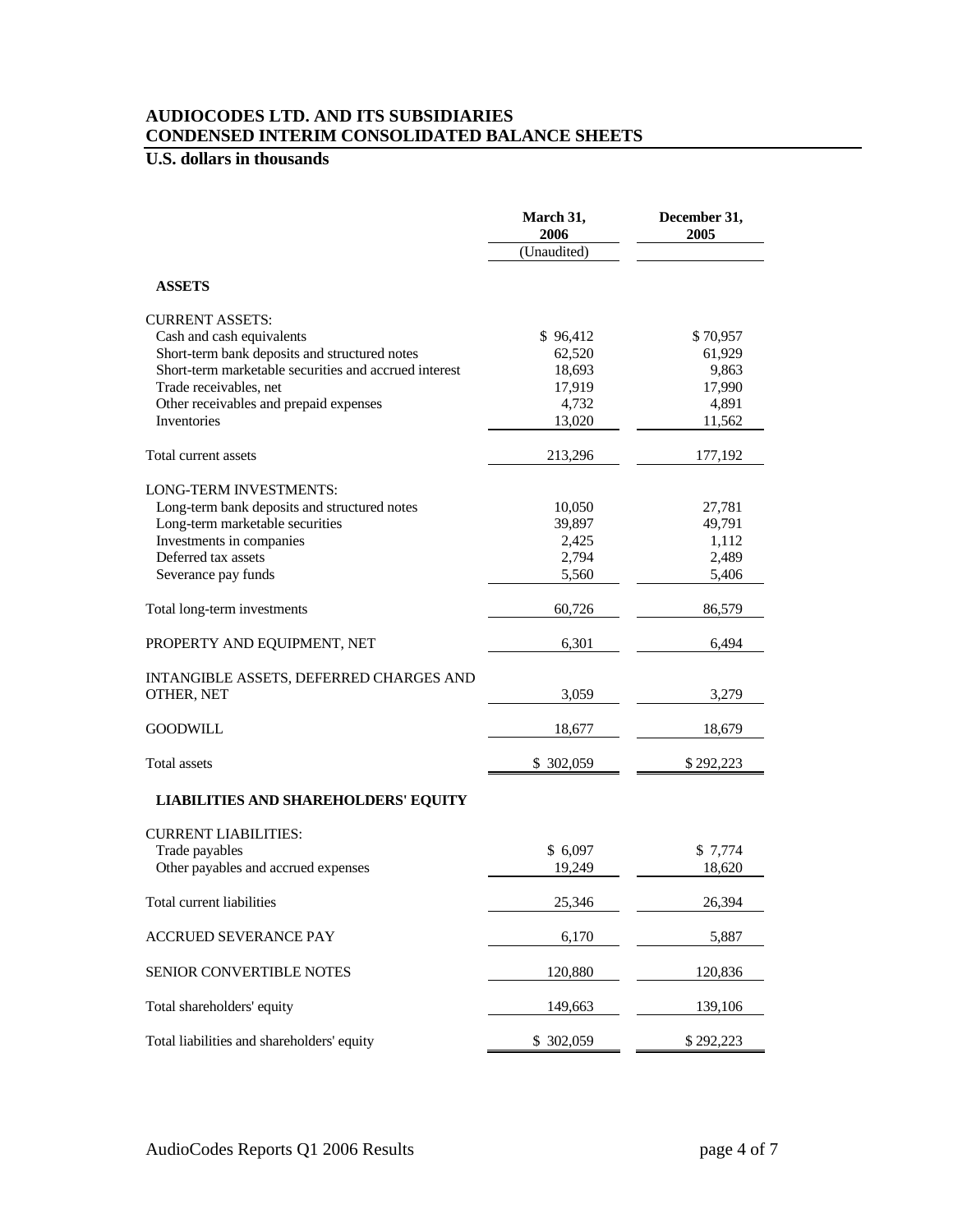### **AUDIOCODES LTD. AND ITS SUBSIDIARIES CONDENSED INTERIM CONSOLIDATED STATEMENTS OF OPERATIONS U.S. dollars in thousands, except share and per share data**

|                                                                                                             | Three months ended<br>March 31, |                         |
|-------------------------------------------------------------------------------------------------------------|---------------------------------|-------------------------|
|                                                                                                             | 2006                            | 2005                    |
|                                                                                                             | (Unaudited)                     |                         |
| Revenues                                                                                                    | \$31,334                        | \$26,928                |
| Cost of revenues                                                                                            | 12,693                          | 10,942                  |
| Gross profit                                                                                                | 18,641                          | 15,986                  |
| Operating expenses:<br>Research and development, net<br>Selling and marketing<br>General and administrative | 7,289<br>8,075<br>1,810         | 5,668<br>5,876<br>1,411 |
| Total operating expenses                                                                                    | 17,174                          | 12,955                  |
| Operating income<br>Financial income, net<br>Equity in losses of affiliated companies                       | 1,467<br>1,109<br>173           | 3,031<br>328<br>256     |
| Income before taxes on income<br>Taxes on income, net                                                       | 2,403<br>126                    | 3,103<br>140            |
| Net income                                                                                                  | \$2,277                         | \$2,963                 |
| Basic net earnings per share                                                                                | \$0.06                          | \$0.07                  |
| Diluted net earnings per share                                                                              | \$0.05                          | \$0.07                  |
| Weighted average number of shares used in computing<br>basic net earnings per share (in thousands)          | 41,049                          | 40,027                  |
| Weighted average number of shares used in computing<br>diluted net earnings per share (in thousands)        | 43,938                          | 43,549                  |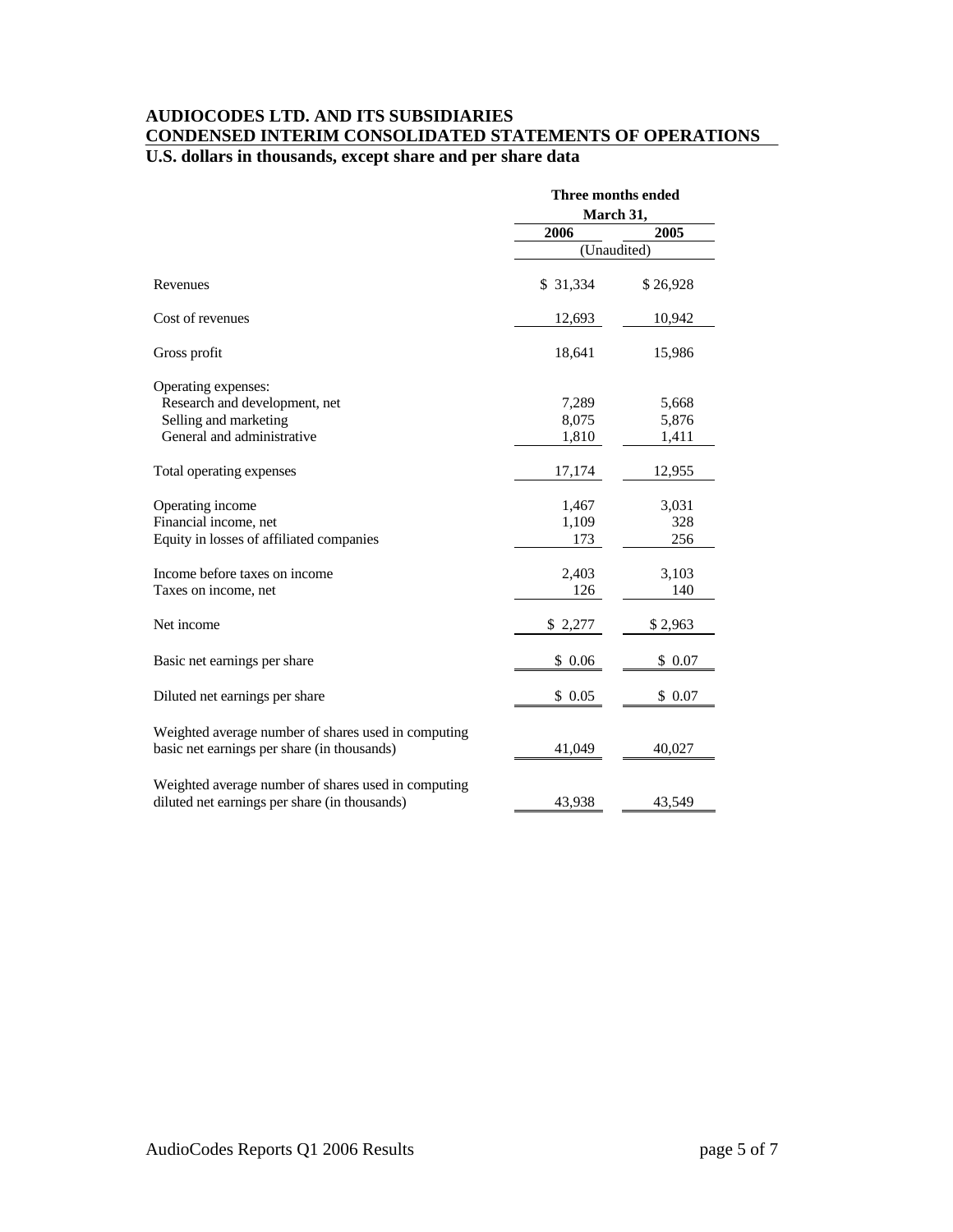### **AUDIOCODES LTD. AND ITS SUBSIDIARIES NON-GAAP PROFORMA STATEMENTS OF OPERATIONS**

### **U.S. dollars in thousands, except share and per share data**

|                                                        | Three months ended<br>March 31, |          |
|--------------------------------------------------------|---------------------------------|----------|
|                                                        |                                 |          |
|                                                        | 2006                            | 2005     |
|                                                        | (Unaudited)                     |          |
| Revenues                                               | \$31,334                        | \$26,928 |
| Cost of revenues $*)$                                  | 12,559                          | 10,942   |
| Gross profit                                           | 18,775                          | 15,986   |
| Operating expenses:                                    |                                 |          |
| Research and development, net *)                       | 6,581                           | 5,668    |
| Selling and marketing *)                               | 7,222                           | 5,876    |
| General and administrative *)                          | 1,454                           | 1,411    |
| Total operating expenses                               | 15,257                          | 12,955   |
| Operating income                                       | 3,518                           | 3,031    |
| Financial income, net                                  | 1,109                           | 328      |
| Equity in losses of affiliated companies               | 173                             | 256      |
| Income before taxes on income                          | 4,454                           | 3,103    |
| Taxes on income, net                                   | 126                             | 140      |
| Non-GAAP net income                                    | \$4,328                         | \$2,963  |
| Non-GAAP diluted net earnings per share                | \$0.10                          | \$0.07   |
| Weighted average number of shares used in computing    |                                 |          |
| non-GAAP diluted net earnings per share (in thousands) | 50,619                          | 43,549   |

\*) Excluding stock-based compensation expenses related to options granted to employees and others as a result of the adoption of SFAR 123R as of January 1, 2006.